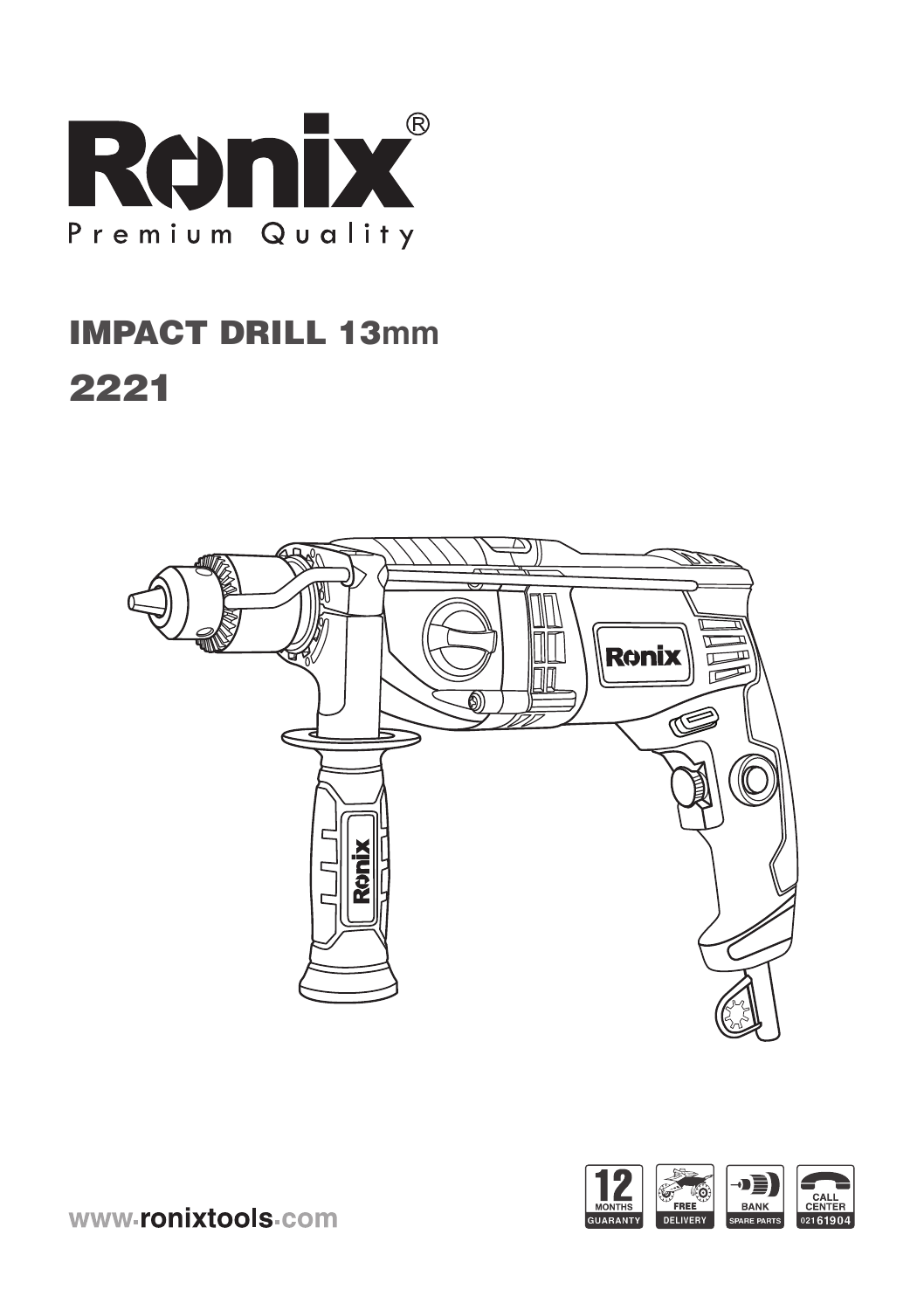

### **SPECIFICATION**

| Model                            | 2221                                                 |
|----------------------------------|------------------------------------------------------|
| Voltage                          | 220V                                                 |
| Frequency                        | 50Hz                                                 |
| Power input                      | 1050W                                                |
| No load speed                    | 0~1200/0~3200 rpm                                    |
| Max Drilling capacity in Wood    | 40 <sub>mm</sub>                                     |
| Max Drilling capacity in Steel   | 13mm                                                 |
| Max Drilling capacity in Concete | 16 <sub>mm</sub>                                     |
| Net. Weight                      | 3 Kg                                                 |
| Accessories                      | chuck key 1pc / depth<br>quide 1pc / side handle 1pc |

## **PARTS LIST**



## **A** NOTE:

In order to achieve the best performance of your product, please read this instruction manual carefully before using, and keep it for future reference.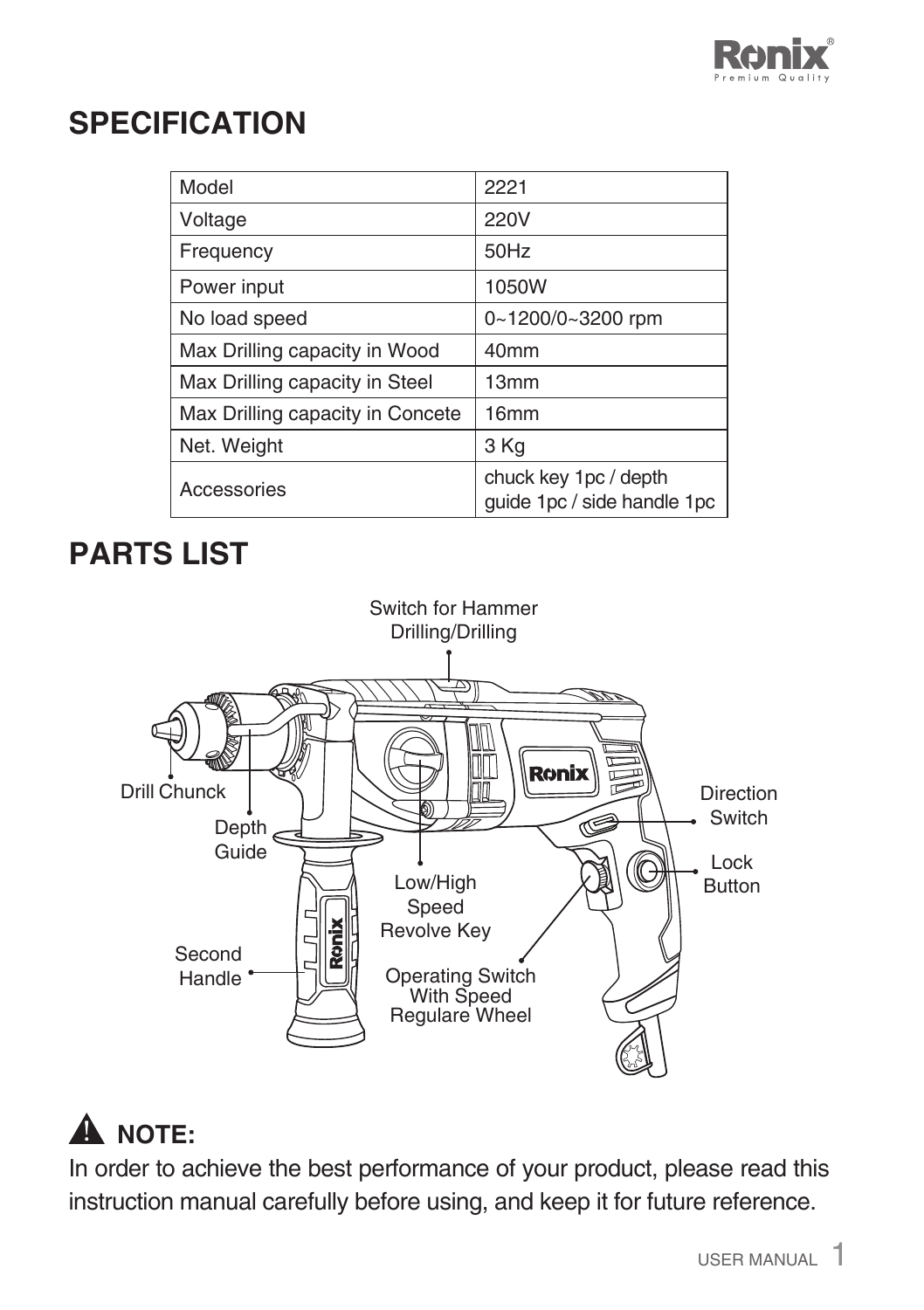

# **A** CAUTION:

To reduce the risk of electric shock do not open this device, there are not serviceable parts for customers. Please refer any maintenance or repair to qualified personnel.

**A** This sign means the existence of dangerous voltage at the inside of the unit, which states a risk of electric shock.

**A** This sign means that there are important instructions of operation and handling in the manual that comes with this device.

### **GENERAL POWER TOOL SAFETY WARNINGS**

## **WARNING!**

- Read all safety warnings and all instructions. Failure to follow the warnings and instructions may result in electric shock, fire and or serious injury.

- Save all warnings and instructions for future reference.

- The term "power tool" in the warnings refers to your mains-operated (corded) power tools or battery operated (cordless) power tool.

### **.WORK AREA SAFETY**

- Keep work area clean and well lit. Cluttered or dark areas invite accidents.

- Don't operate power tools in explosive atmospheres, such as in the presence of flammable liquids, gases or dust. Power tools create sparks which may ignite the dust or fumes.

- Keep children and bystanders away while operating a power tool. Distractions can cause you to lose control.

### **.ELECTRIC SAFETY**

- Power tool plugs must match the outlet. Never modify the plug in any way. Don't use any adaptor plugs with earthed (grounded) power tools. Unmodified plugs and matching outlets will reduce risk of electric shock.

- Avoid body contact with earthed or grounded surfaces such as pipe,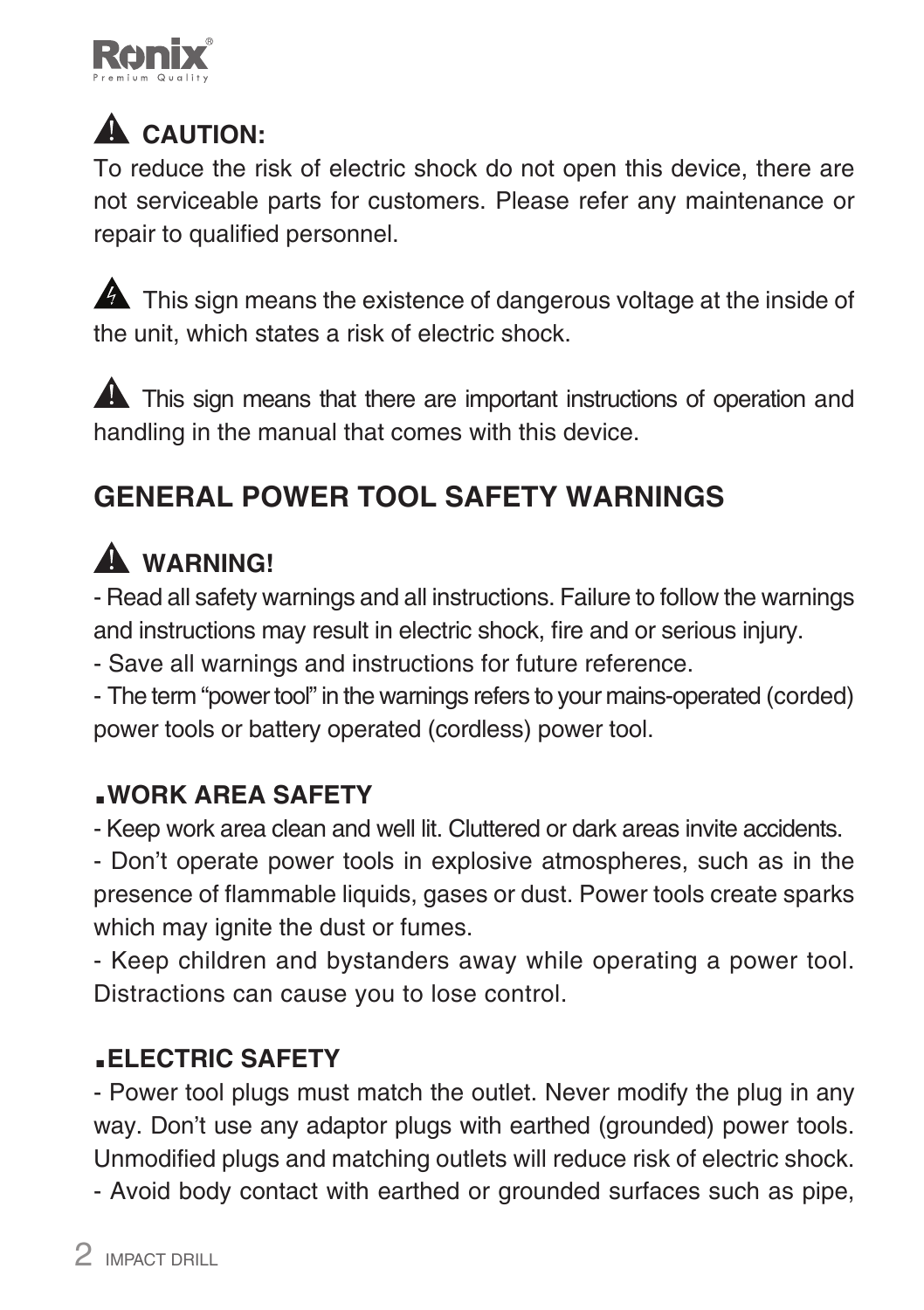

radiators, ranges and refrigerators. There is an increased risk of electric shock if your body is earthed or grounded.

- Don't expose power tools to rain or wet conditions. Water entering a power tool will increase the risk of electric shock.

- Don't abuse the cord. Never use the cord for carrying, pulling or unplugging the power tool. Keep cord away from heat, oil, sharp edges or moving parts. Damaged or entangled cords increased the risk of electric shock.

- When operating a power tool outdoors, use an extension cord suitable for outdoor use. Using a cord suitable for outdoor use will reduce the risk of electric shock.

- If operating a power tool in a damp location is unavoidable, use a residual current device (RCD) protected supply. Use of an RCD reduces the risk of electric shock.

- Use of power supply via a RCD with a rated residual current of 30mA or less is always recommended.

#### **.PERSONAL SAFETY**

- Stay alert, watch what you are doing and use common sense when operating a power tool. Don't use a power tool while you are tired or under the influence of drugs, alcohol or medication. A moment of inattention while operating power tools may result in serious personal injury.

- Use personal protective equipment. Always wear eye protection. Protective equipment such as dust mask, non-skid safety shoes, hard hat, or hearing protection used for appropriate conditions will reduce personal injuries.

- Prevent unintentional starting. Ensure the switch is in the off-position before connecting to power source and/or battery pack, picking up or carrying the tool. Carrying power tools with your finger on the switch or energizing power tools that have the switch on invites accidents.

- Remove any adjusting key or wrench before turning the power tool on. A wrench or a key left attached to a rotating part of the power tool may result in personal injury.

- Don't overreach. Keep proper footing and balance at all times. This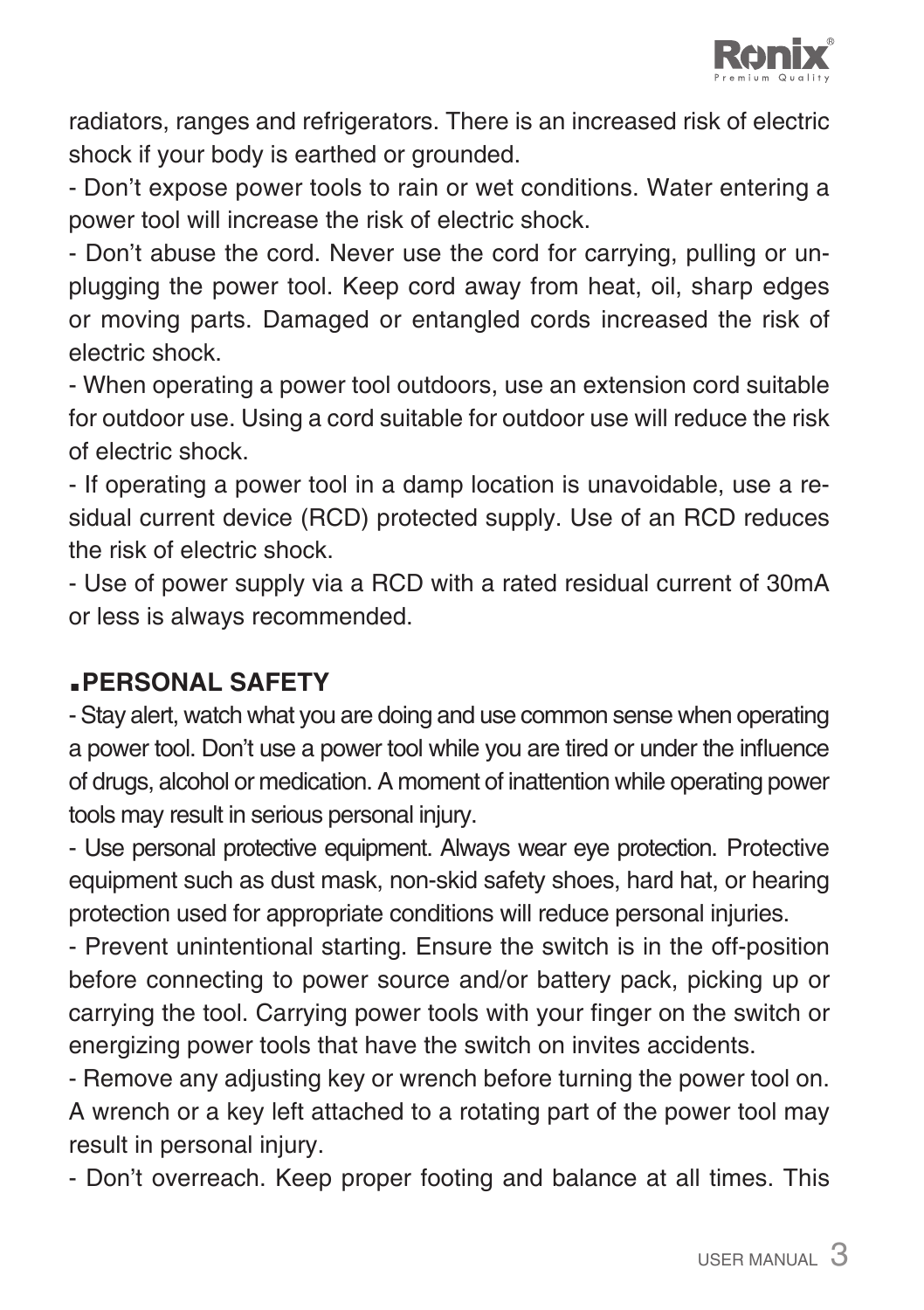

enables better control of the power tool in unexpected situations.

- Dress properly. Don't wear loose clothing or jewelry. Keep your hair, clothing, and gloves away from moving parts. Loose cloths, jewelry or long hair can be caught in moving parts.

- If devices are provided for connection of dust extraction and collection facilities, ensure these are connected and properly used. Use of dust collection can reduce dust-related hazards.

### **.POWER TOOL USE AND CARE**

- Don't force the power tool. Use the correct power tool for your application. The correct power tool will do the job better and safer at the rate for which it was designed.

- Don't use the power tool if the switch doesn't turn it on and off. Any power tool that cannot be controlled with the switch is dangerous and must be repaired.

- Disconnect the plug from the power source and/or the battery pack from the power tool before making any adjustments, changing accessories, or storing power tools. Such preventive safety measures reduce the risk of starting the power tool accidentally.

- Store idle power tools out of the reach of children and don't allow persons unfamiliar with power tool or these instructions to operate the power tool. Power tools are dangerous in the hand s of untrained users.

- Maintain power tools. Check for misalignment or binding of moving parts, breakage o parts and any other condition that may affect the power tool's operation. If damaged, have the power tool repaired before use. Many accidents are caused by poorly maintained power tools.

- Keep cutting tools sharp and clean. Properly maintained cutting tools with sharp cutting edges are less likely to bind and are easier to control. - Use the power tool, accessories and tool bits etc. in accordance with the instruction, taking into account the working conditions and the work to be performed. Use of the power tool for operations different from those intended could result in a hazardous situation.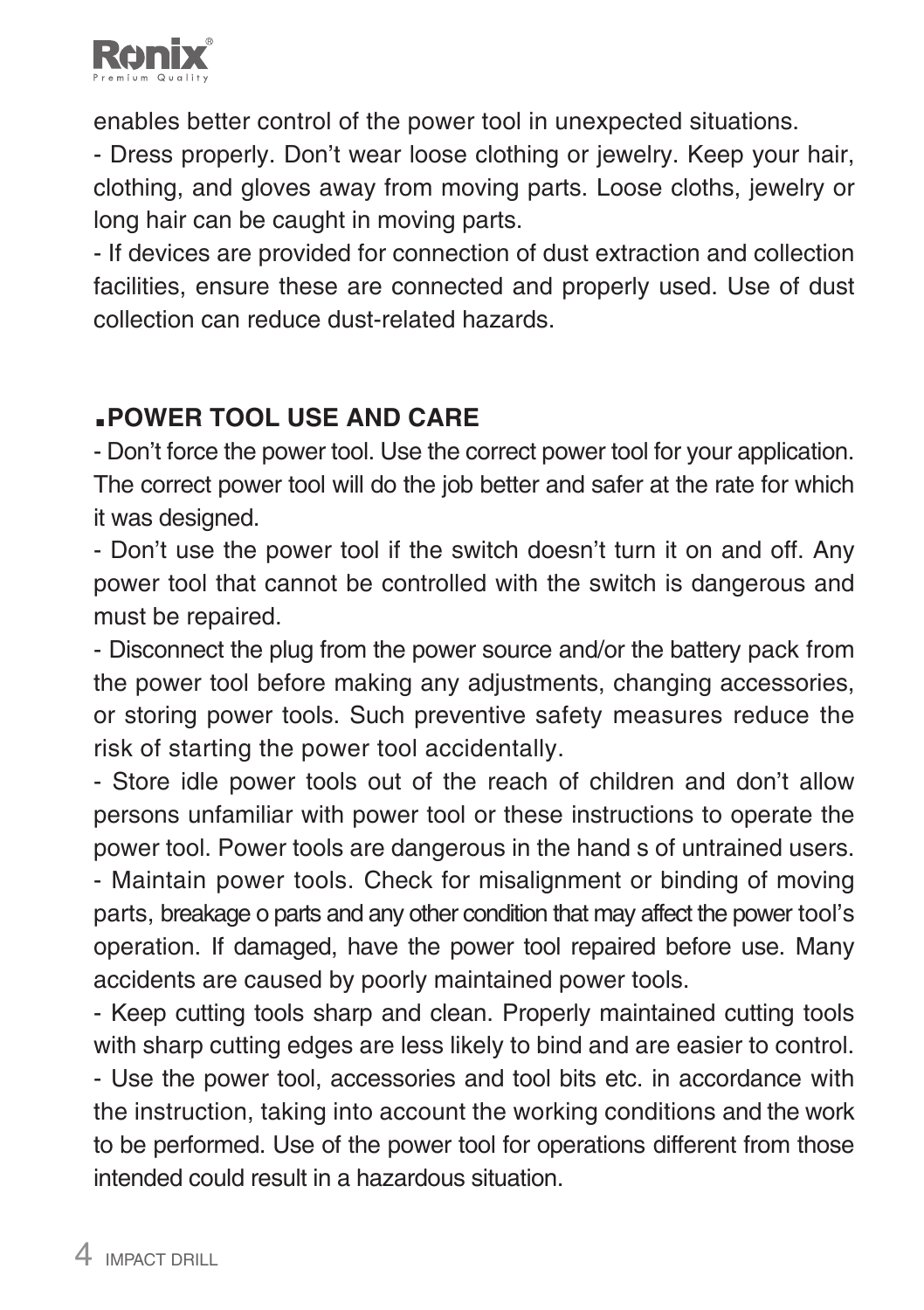

### **.SERVICE**

- Have your power tool serviced by qualified repair person using only identical replacement parts. This will ensure that the safety of power tool is maintained.

- Follow instruction for lubricating and changing accessories.

- Keep handles dry, clean and free from oil and grease.

### **.HAMMER DRILL SAFETY WARNINGS**

- Wear ear protectors when impact drilling. Exposure to noise can cause hearing loss.

- Use auxiliary handle(s), if supplied with tool. Loss of control can cause personal injury.

- Hold power tool by insulated gripping surface, when performing an operation where the cutting accessory may contact hidden wiring or its own cord. Cutting accessory contacting a "live" wire may make exposed metal parts of the power tool "live" and could give the operator and electric shock.

- Always be sure you have a firm footing. Be sure no one is below when using the tool in high locations.

- Hold the tool firmly with both hands.

- Keep hands away from rotating parts.

- Don't leave the tool running. Operate the tool only when hand-held.

- Don't touch the bit or the work piece immediately after operation; they may be extremely hot and cold burn your skin.

- Some material contains chemical which may be toxic. Take caution to prevent dust inhalation and skin contact. Follow material supplier safety data.

### **INSTRUCTIONS FOR USE**

### **.THIS DRILL HAS THE FOLLOWING FUNCTION**

The operating switch is used for all work carried out with the drilling machine. With the speed selection via the regulator wheel you have optimum control of the machine.

The machine can be set to continuous operation with the locking button.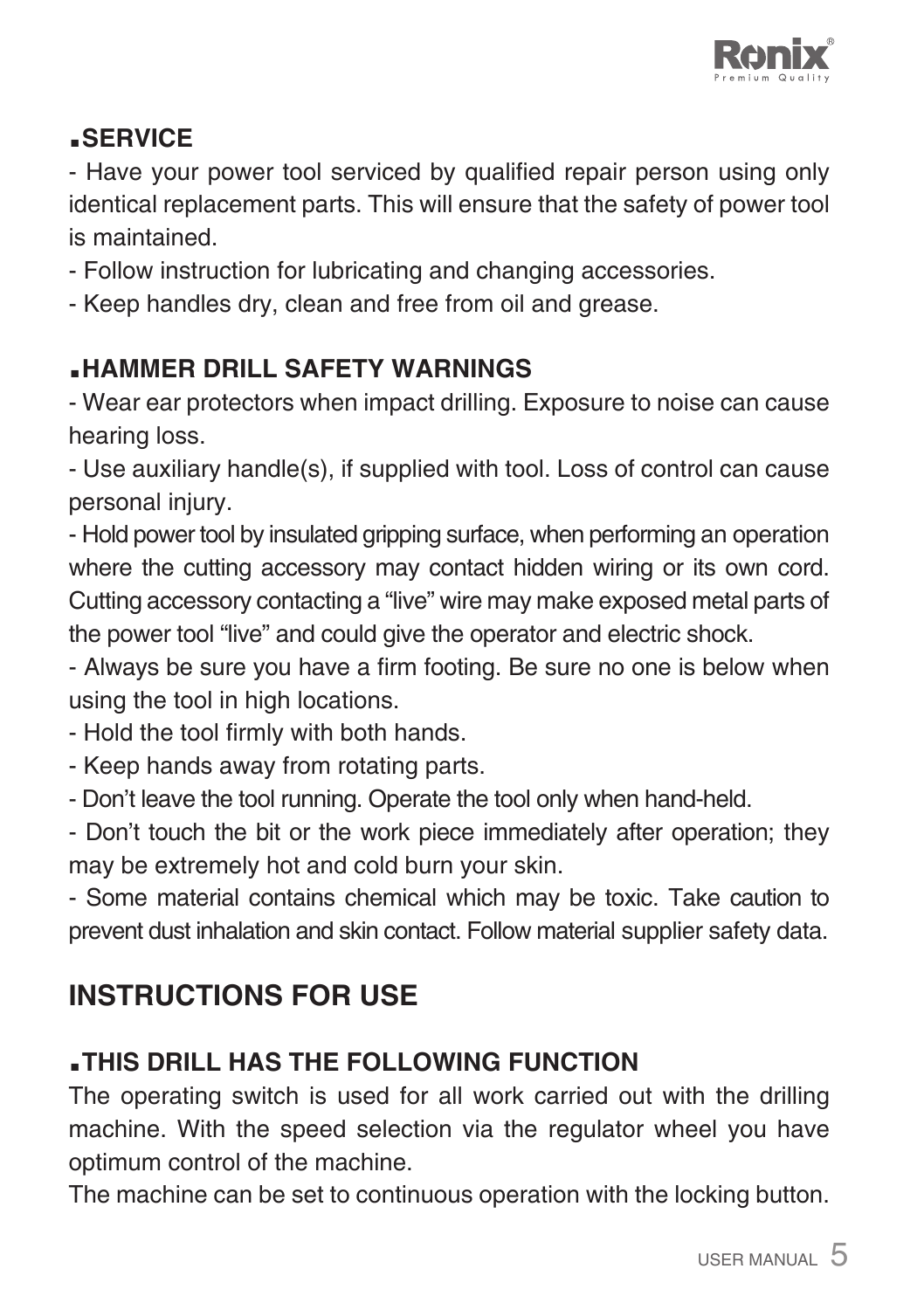



The second handle gives you an additional way of holding the machine firmly. Depending on the position of the hammer drilling/drilling switch, you can use your drilling machine as a hammer drill or rotating drill.



The direction switch controls the direction of motion when the machine is used as a screwdriver or if you would like to remove a drilling bit that has become jammed.

Using the adjustable bit stop you can fix the depth of blind holes accurately during drilling.

The mechanical gear box of the machine can be set on two different positions:

1) Low speed: for drilling bigger holes which needs more force.

2) High speed: for drilling holes with lower diameters.

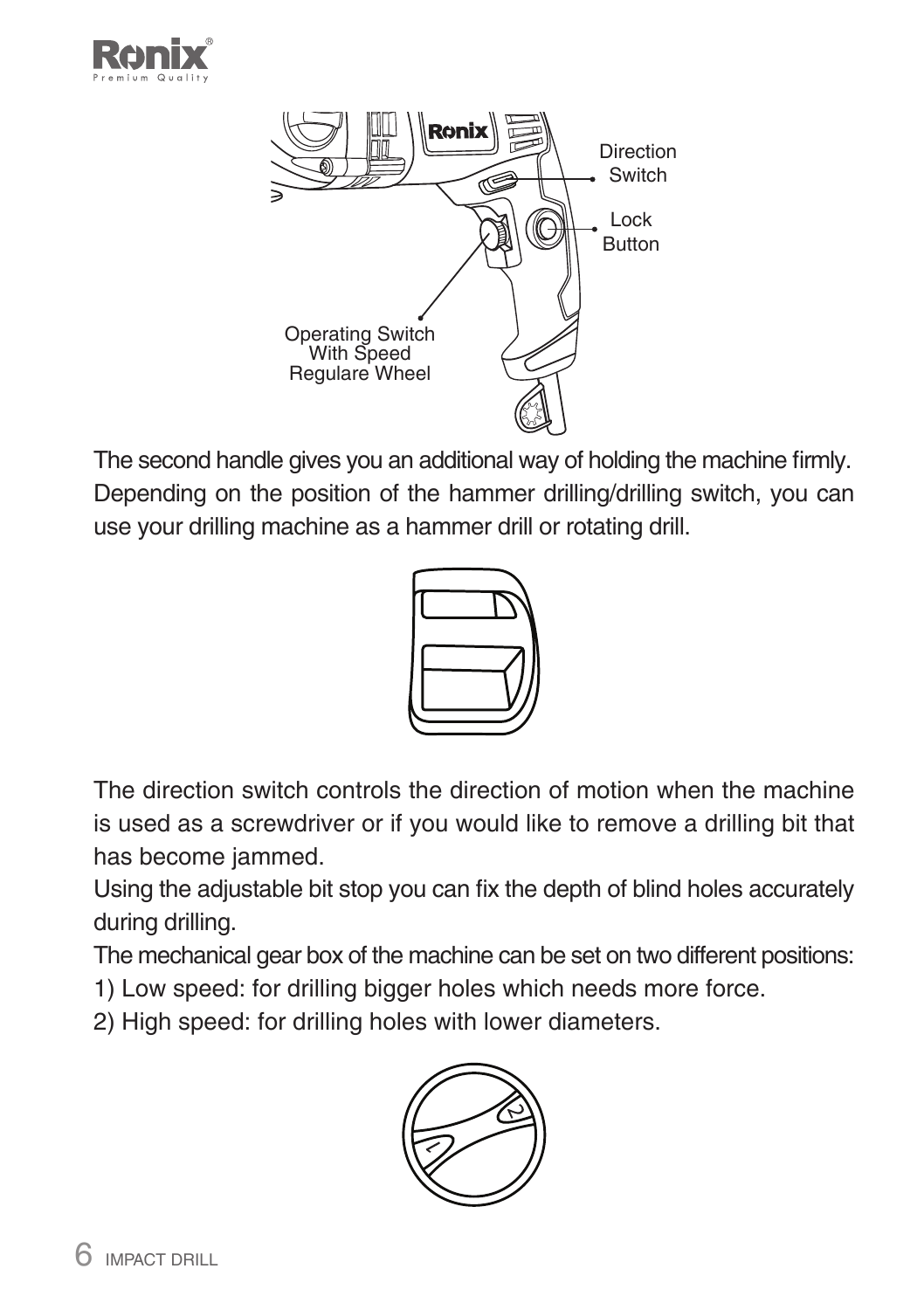

### **.PREPARING THE DRILLING MACHINE**

## **WARNING!**

When performing the following work, always ensure that the machine is not connected to the mains power supply.

### **.INSERTING THE SECOND HANDLE**

In order to assemble the second handle, release it by rotating the lower part anti-clockwise so that you can easily pull the handle over the drill chuck on to the flange located behind it. Then turn the handle to a working position that is comfortable for you and fix it in place by tightening it (rotating the lower part clockwise).



### **.ADJUSTING THE BIT STOP**

The second handle has a retainer for the bit stop. Insert a drill. Now release the handle. Push the bit stop forwards until its end is in line with the end of the drill. Now push the bit stop back until the distance between the end of the bit stop and the end of the drill corresponds to the depth to which you would like to drill

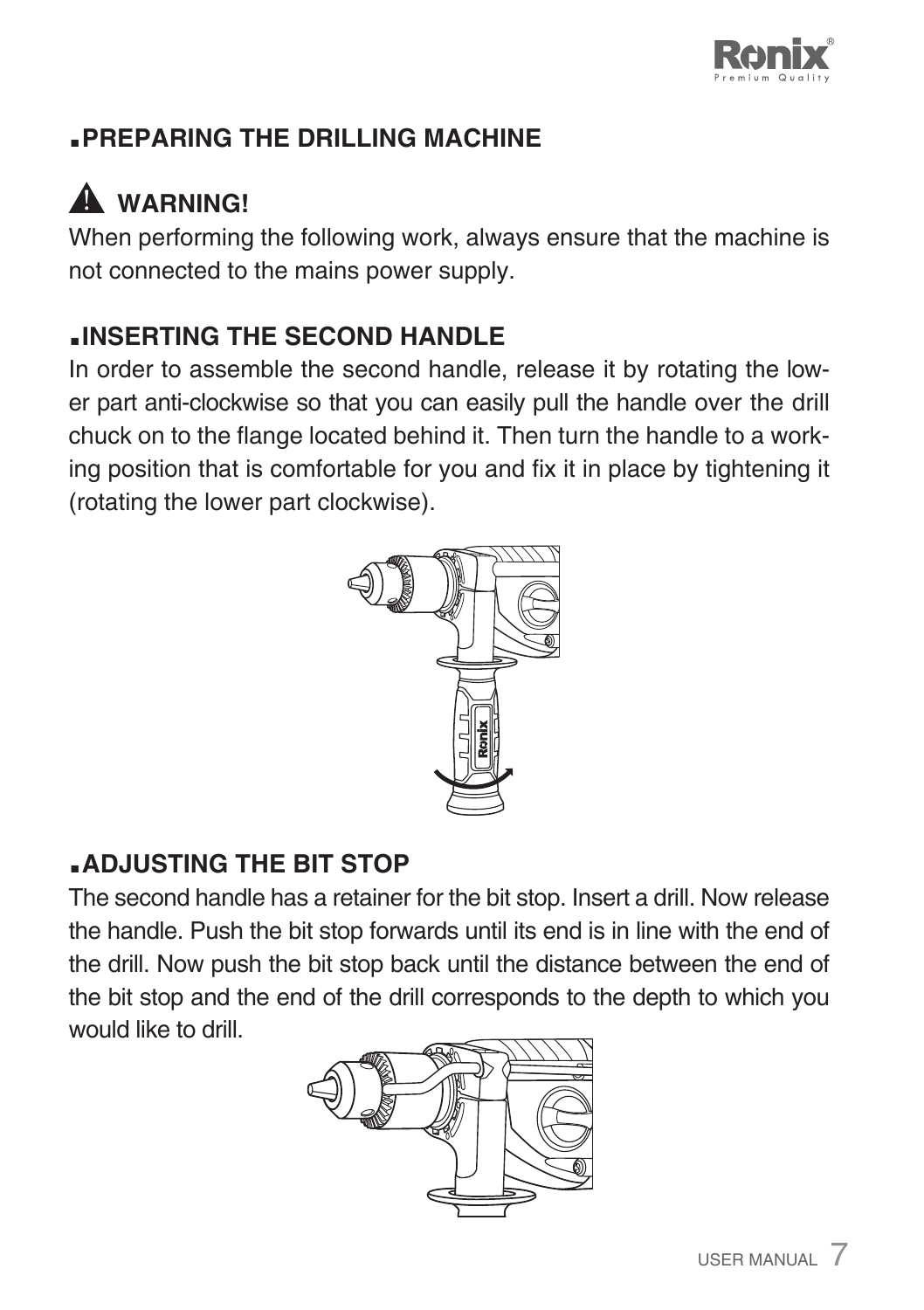

#### **.INSERTING THE DRILL**

First remove the mains supply from the socket. Turn the ring of the drill chuck until the clamping jaws are open wide enough. Insert the drill into the clamping jaws of the drill chuck.



### **WORKING WITH THE DRILLING MACHINE**

Ensure that the mains power supply voltage is the same as the operating voltage of your machine. For details, please see the type plate. Insert the correct drill for the type of job to be performed. If necessary, adjust the bit stop. Adjust the speed of the machine using the regulating wheel on the operating switch. The more the operating switch is pressed in, the faster the drill rotates. Set the direction switch to the desired direction of motion. Never alter the position of the hammer drilling switch or the direction switch when the machine is switched on. The machine is switched on by pressing the operating switch. When the operating switch is released, the machine stops. If you would like to use continuous operation press the locking button while the operating switch is pressed. In order to switch off the machine during continuous operation, press the operating switch again and then let it go. Do not touch the drill chuck while the machine is switched on.

### **.DRILLING TIPS**

- Always insert the correct size and type of drill or screwdriver.
- Set the machine to the correct speed.
- Always hold the machine tightly by the handle and second handle.
- When drilling wood and metal, set the hammer-drilling switch to drilling.
- When drilling masonry, set the hammer-drilling switch to hammer drilling.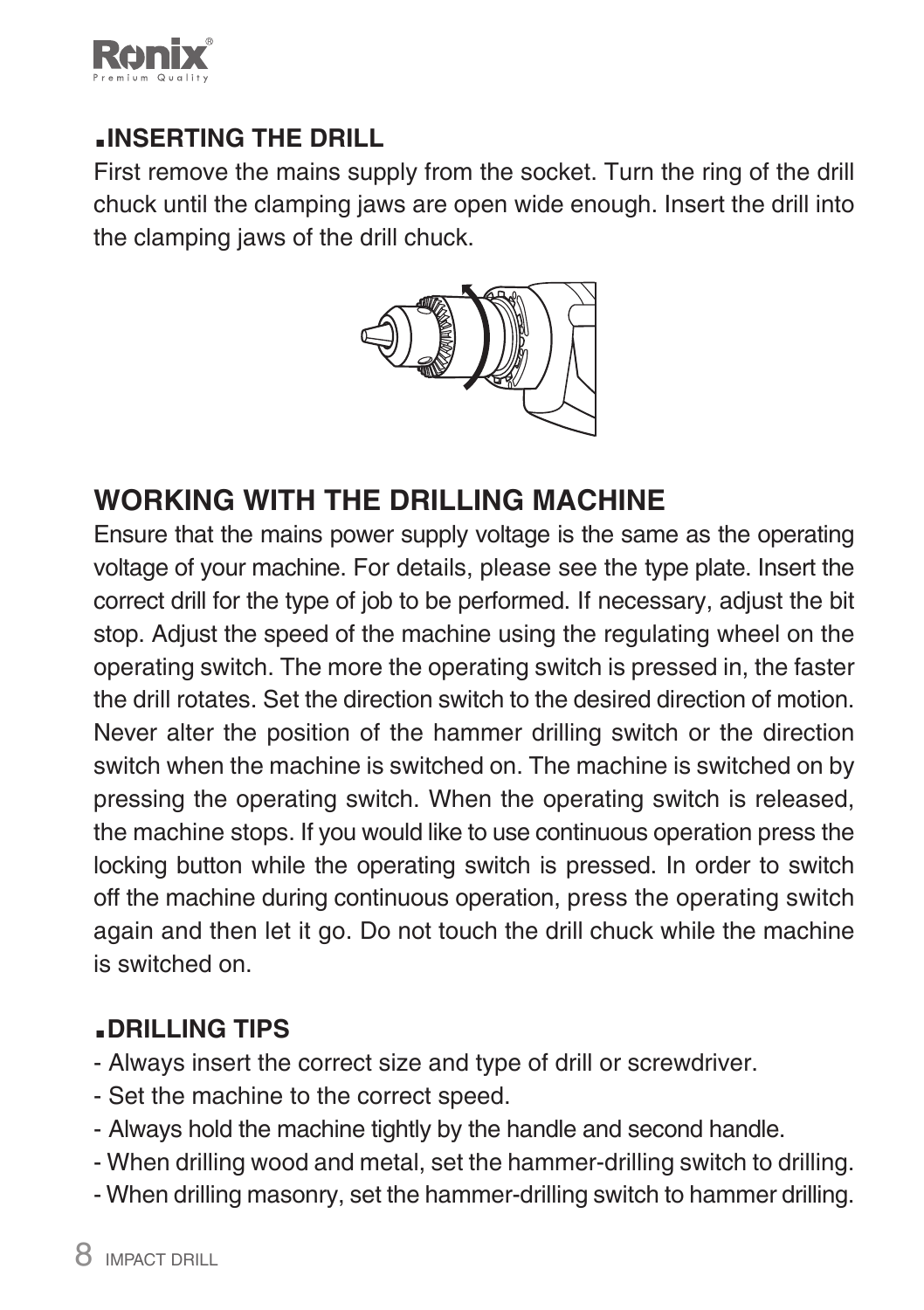

- When using the machine as a screwdriver, set the hammer- drilling switch to drilling.

- Set the direction switch to the correct direction.
- Never change the direction of motion when the machine is switched on.

### **CARE OF THE TOOLS**

### **.OVERLOAD**

Never use excessive force when drilling. Too much pressure reduces the speed of the machine, and the required power is greatly reduced. This may result in overload, which can damage the motor of the drilling machine. When the drilling machine becomes too hot, allow it to run for two minutes without a load and then interrupt working for a short time. Clean the drilling machine with a clean cloth and a brush. Ensure that the ventilation slits are not blocked.

# **AL WARNING!**

Always use the additional grips which come with the appliance. Losing control of the appliance may result in injuries.